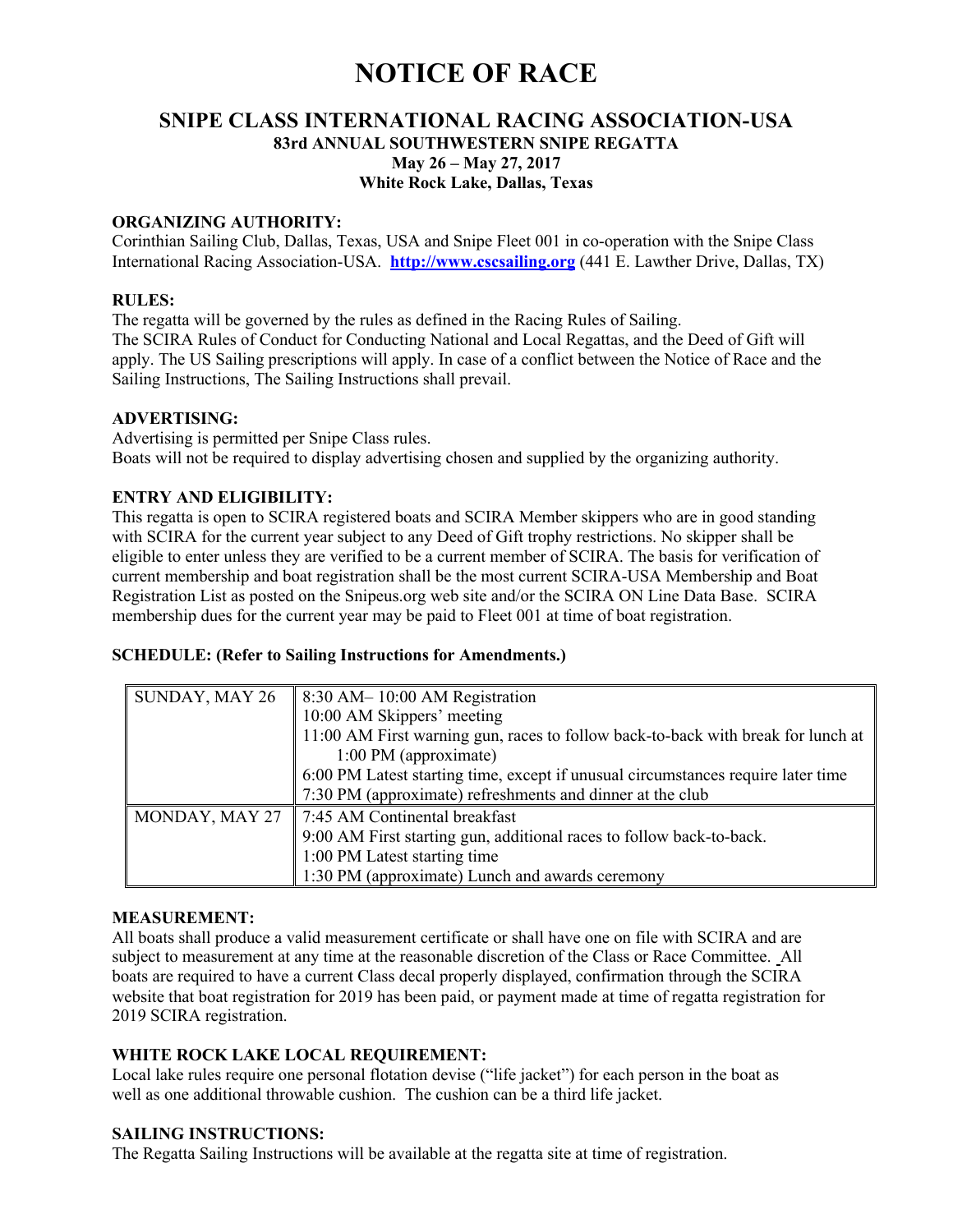### **COURSES:**

The courses to be sailed are the Class approved courses for National and Local regattas, or approved variants thereof, as published in the current SCIRA Official Rulebook and SCIRA web site and will be described in the Sailing Instructions. Such courses may be modified to take into account local conditions. All races will be sailed on White Rock Lake, Dallas, Texas. On Sunday, May 26, the course will be at the North end of the lake and somewhat shorter than normal, due to other races being conducted simultaneously at the South end of the lake.

#### **BLACK FLAG:**

RRS Rule 30.3 shall not be used in this regatta.

#### **SCORING:**

The ISAF scoring system, Appendix A will be used, modified to add TLE (time limit expired). TLE shall be scored as one more than the last boat to finish. Any boat significantly behind the fleet on the last upwind leg may be directed by a race officer to abandon the leg and return to the starting line for the next race. Such boat will be scored points for its position (as determined by the race officer) at the time of such notice.

#### **NUMBER OF RACES:**

One race makes the regatta. There will be no maximum number of races. All races will count for scoring with no drop races allowed.

#### **DISCLAIMER OF LIABILITY:**

Competitors participate in the regatta entirely at their own risk. See rule 4, Decision to Race. The organizing authority will not accept any liability for material damage or personal injury or death sustained in conjunction with or prior to, during, or after the regatta.

#### **PRIZES:**

The top 5 skippers and crews will receive Southwestern prizes.

#### **BOAT LAUNCHING AND BOAT/TRAILER ACCOMODATIONS:**

The Corinthian Sailing Club can now accommodate hand launching from light trailers and beach dollies from two floating ramps inside the club facility near the North entrance. The North entrance has a double gate and wide entrance ramp so bring your dolly. Empty trailers may be chained to trees or left at the parking apron at Gene Soltero's house.

#### **HOUSING ACCOMODATIONS:**

Snipe Fleet 001 members will make every effort to provide housing for out of town guests. Email gene- $\text{snipe}(a)$  soltero.org with your requests for housing.

#### **SCIRA REPRESENTATIVE:** Gene Soltero

**REGATTA CHAIR:** John Beall (johnbeall55@gmail.com)

#### **NEARBY HOTELS:**

| Holiday Inn Select   | La Quinta Inn         | La Quinta Inn          |
|----------------------|-----------------------|------------------------|
| 11350 LBJ Freeway    | 12721 LBJ Freeway     | 10001 N Central Expwy  |
| Garland Tx 75238     | Garland Tx 75041      | Dallas Tx 75231        |
| 214 341 - 5400       | 972 271-7581          | 214 361-8200           |
| Doubletree Hotel     | Microtel Inn & Suites | Residence Inn          |
| 8250 N Central Expwy | 1901 Pendleton Dr     | 10333 N. Central Expwy |
| Dallas Tx 75206      | Garland Tx 75041      | Dallas, Tx 75231       |
| 214 691-8700         | 972 270 7200          | 214 750-8220           |